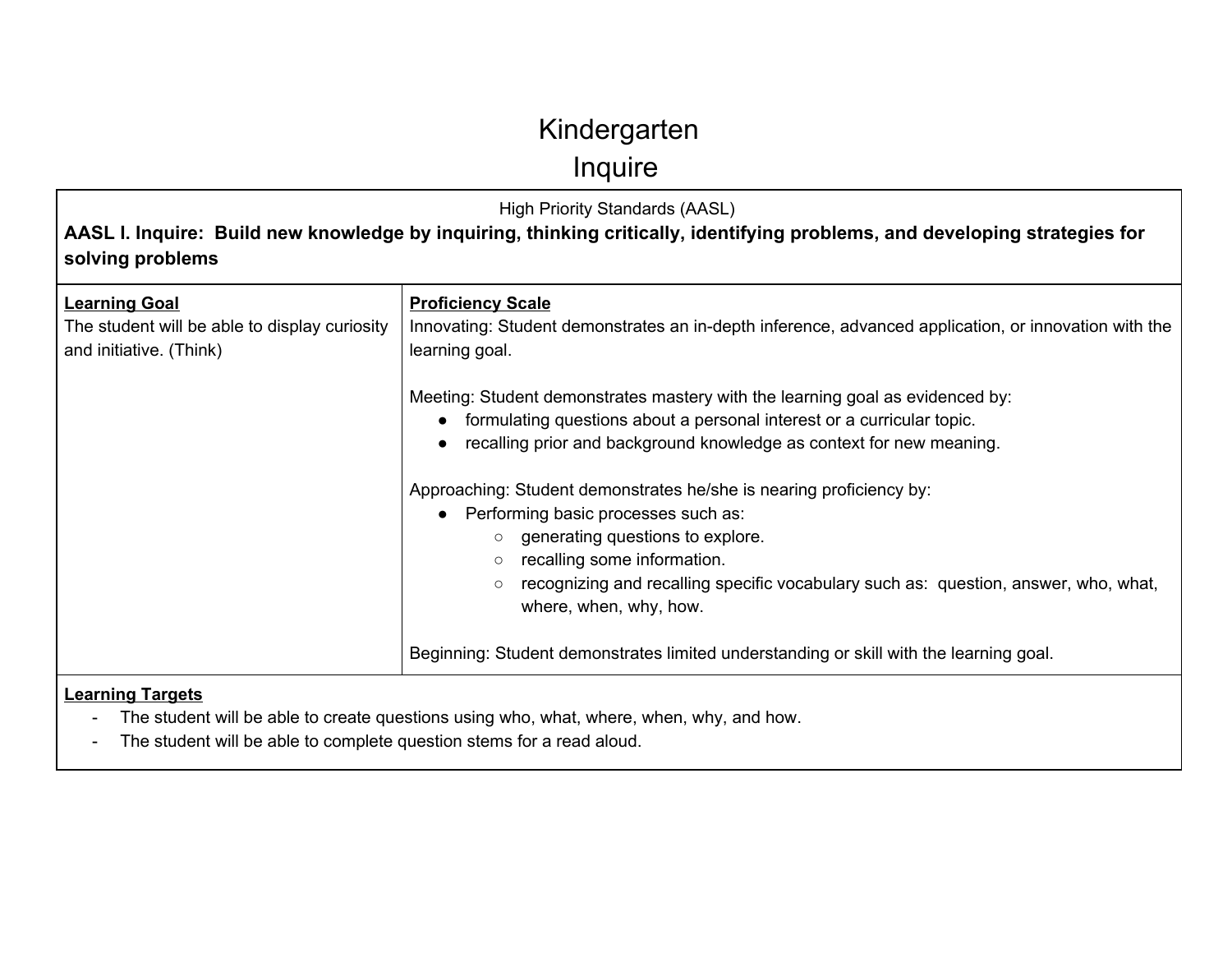### High Priority Standards (AASL) **AASL I. Inquire: Build new knowledge by inquiring, thinking critically, identifying problems, and developing strategies for**

### **solving problems**

| <b>Learning Goal</b><br>The student will be able to engage with<br>new knowledge. (Create) | <b>Proficiency Scale</b><br>Innovating: Student demonstrates an in-depth inference, advanced application, or innovation with<br>the learning goal.                                                                                                                                                                             |
|--------------------------------------------------------------------------------------------|--------------------------------------------------------------------------------------------------------------------------------------------------------------------------------------------------------------------------------------------------------------------------------------------------------------------------------|
|                                                                                            | Meeting: Student demonstrates mastery with the learning goal as evidenced by:<br>using evidence to investigate questions.<br>generating products that illustrate learning.                                                                                                                                                     |
|                                                                                            | Approaching: Student demonstrates he/she is nearing proficiency by:<br>Performing basic processes such as:<br>using some evidence to investigate questions.<br>$\circ$<br>generate a product.<br>$\circ$<br>recognizing and recalling specific vocabulary such as: information book, subject,<br>$\circlearrowright$<br>topic. |
|                                                                                            | Beginning: Student demonstrates limited understanding or skill with the learning goal                                                                                                                                                                                                                                          |
| <b>Learning Targets</b>                                                                    |                                                                                                                                                                                                                                                                                                                                |

- The student will be able to investigate a topic or idea when one is presented to them.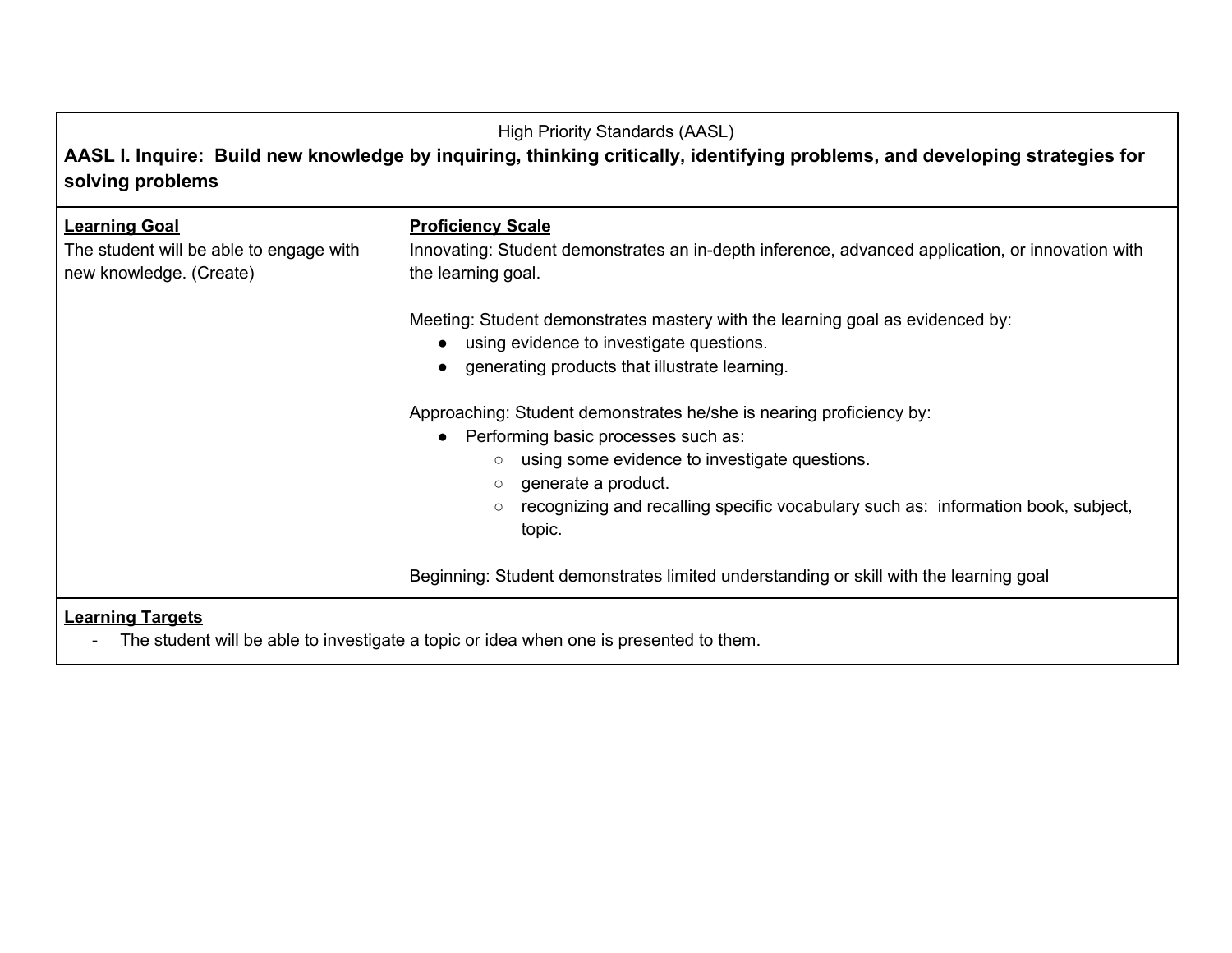### High Priority Standards (AASL)

### **AASL I. Inquire: Build new knowledge by inquiring, thinking critically, identifying problems, and developing strategies for solving problems**

| <b>Learning Goal</b><br>The student will be able to adapt,<br>communicate, and exchange learning<br>and/or products with others. (Share) | <b>Proficiency Scale</b><br>Innovating: Student demonstrates an in-depth inference, advanced application, or innovation with<br>the learning goal. |
|------------------------------------------------------------------------------------------------------------------------------------------|----------------------------------------------------------------------------------------------------------------------------------------------------|
|                                                                                                                                          | Meeting: Student demonstrates mastery with the learning goal as evidenced by:                                                                      |
|                                                                                                                                          | interacting with content presented by others.<br>$\bullet$                                                                                         |
|                                                                                                                                          | sharing products with an authentic audience.                                                                                                       |
|                                                                                                                                          | Approaching: Student demonstrates he/she is nearing proficiency by:                                                                                |
|                                                                                                                                          | performing basic processes such as:<br>$\bullet$                                                                                                   |
|                                                                                                                                          | attending to content presented by others.<br>$\circ$                                                                                               |
|                                                                                                                                          | recognizing and recalling specific vocabulary such as: audience, share.<br>$\circlearrowright$                                                     |
|                                                                                                                                          | Beginning: Student demonstrates limited understanding or skill with the learning goal.                                                             |
| <b>Learning Targets</b>                                                                                                                  |                                                                                                                                                    |

- The student will be able to present findings with an individual or small group of peers.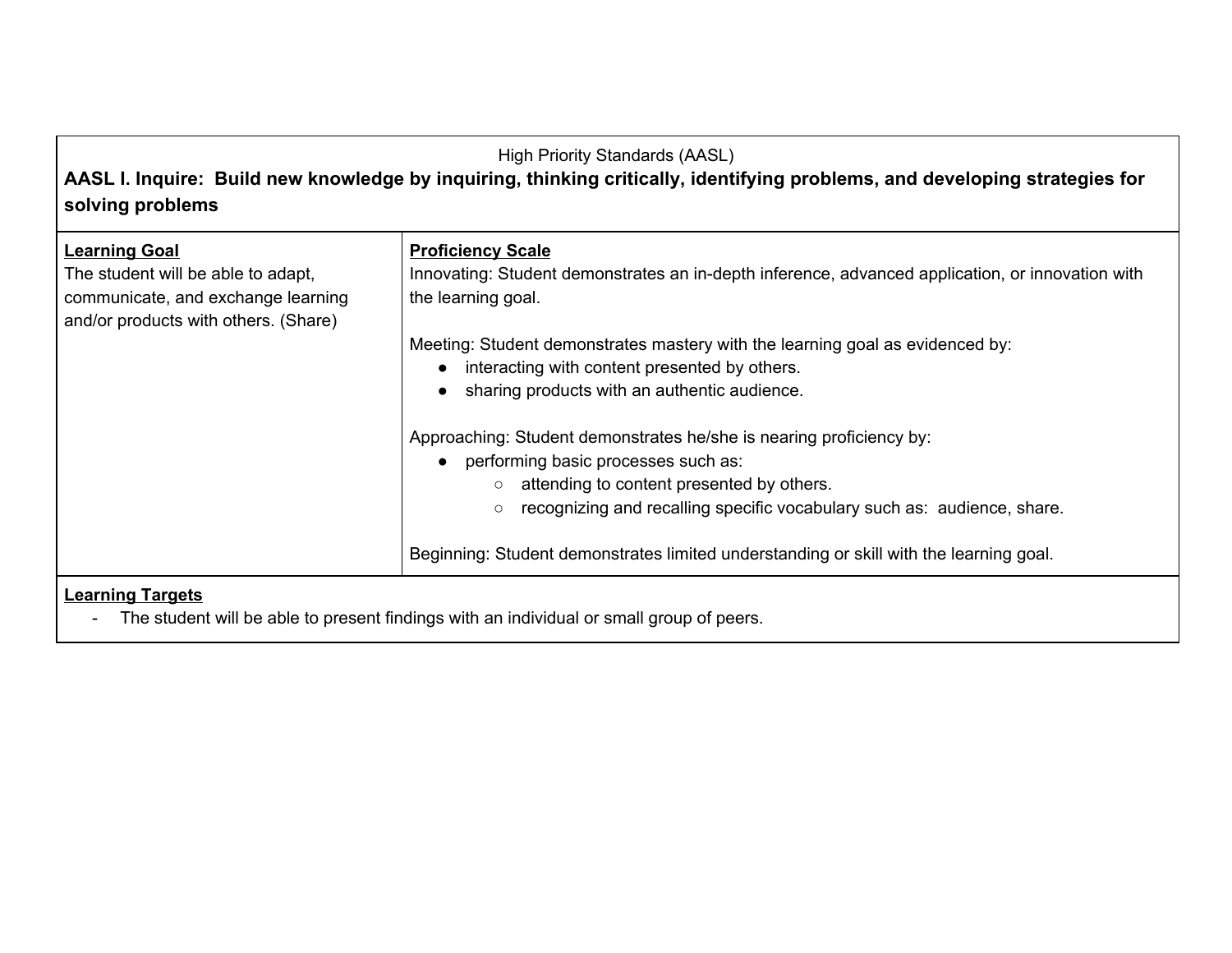**Curate** 

High Priority Standards (AASL)

**AASL IV. Curate: Make meaning for oneself and others by collecting, organizing, and sharing resources of personal relevance.**

| <b>Learning Goal</b><br>The student will be able to act on an<br>information need. (Think)       | <b>Proficiency Scale</b><br>Innovating: Student demonstrates an in-depth inference, advanced application, or innovation with<br>the learning goal.                                                                                                          |
|--------------------------------------------------------------------------------------------------|-------------------------------------------------------------------------------------------------------------------------------------------------------------------------------------------------------------------------------------------------------------|
|                                                                                                  | Meeting: Student demonstrates mastery with the learning goal as evidenced by:<br>identifying possible sources of information.                                                                                                                               |
|                                                                                                  | Approaching: Student demonstrates he/she is nearing proficiency by:<br>performing basic processes such as:<br>$\circ$ determining the need to gather information.<br>recognizing and recalling specific vocabulary such as: fiction, nonfiction.<br>$\circ$ |
|                                                                                                  | Beginning: Student demonstrates limited understanding or skill with the learning goal.                                                                                                                                                                      |
| <b>Learning Targets</b><br>The student will be able to determine the need for a nen fiction book |                                                                                                                                                                                                                                                             |

- The student will be able to determine the need for a non-fiction book.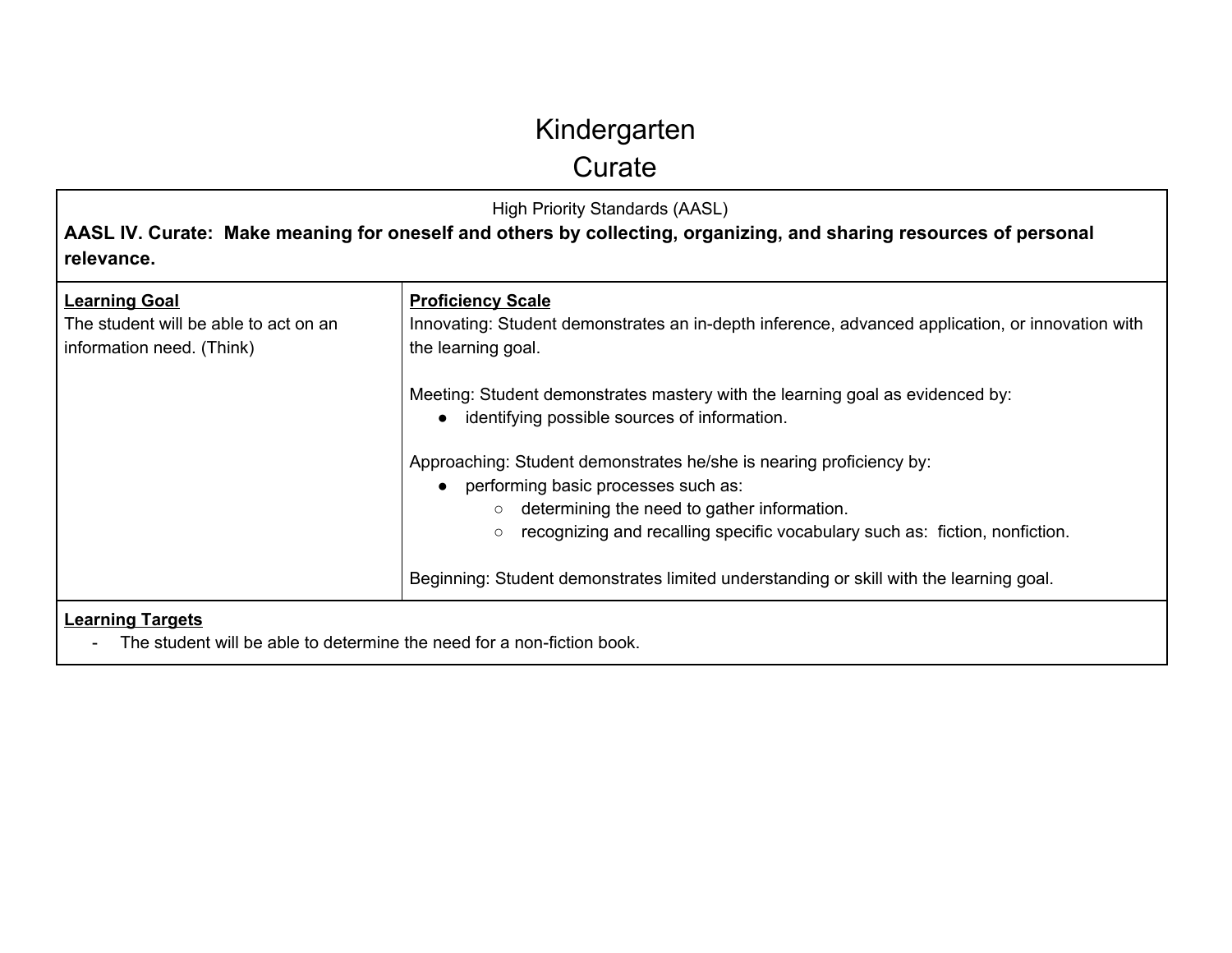### High Priority Standards (AASL) **AASL IV. Curate: Make meaning for oneself and others by collecting, organizing, and sharing resources of personal relevance. Learning Goal** The student will be able to gather information appropriate to the task. (Create) **Proficiency Scale** Innovating: Student demonstrates an in-depth inference, advanced application, or innovation with the learning goal Meeting: Student demonstrates mastery with the learning goal as evidenced by: ● organizing information by priority, topic, or other systematic scheme. Approaching: Student demonstrates he/she is nearing proficiency by: • performing basic processes such as: ○ gathering information. ○ recognizing and recalling specific vocabulary such as: ABC order, signs, labels, picture books. Beginning: Student demonstrates limited understanding or skill with the learning goal. **Learning Targets** - The student will be able to identify the non-fiction section of the library.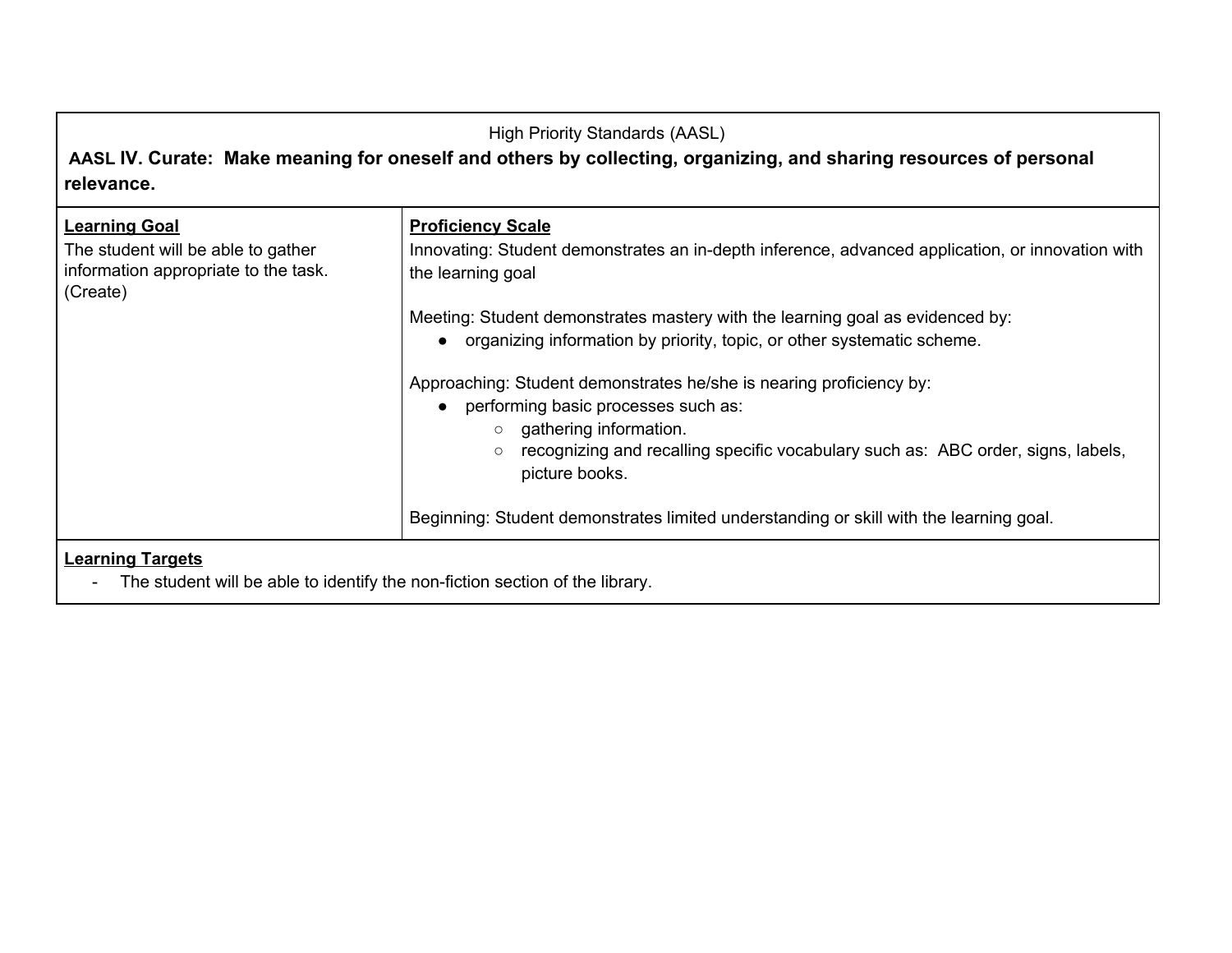### High Priority Standards (AASL)

**AASL IV. Curate: Make meaning for oneself and others by collecting, organizing, and sharing resources of personal relevance.**

| <b>Learning Goal</b><br>The student will be able to exchange<br>information resources within and beyond<br>their learning community. (Share) | <b>Proficiency Scale</b><br>Innovating: Student demonstrates an in-depth inference, advanced application, or innovation<br>with the learning goal.                                                                                                                            |
|----------------------------------------------------------------------------------------------------------------------------------------------|-------------------------------------------------------------------------------------------------------------------------------------------------------------------------------------------------------------------------------------------------------------------------------|
|                                                                                                                                              | Meeting: Student demonstrates mastery with the learning goal as evidenced by:                                                                                                                                                                                                 |
|                                                                                                                                              | • joining with others to share, compare, and contrast information.                                                                                                                                                                                                            |
|                                                                                                                                              | Approaching: Student demonstrates he/she is nearing proficiency by:<br>performing basic processes such as:<br>$\bullet$<br>sharing information.<br>$\circ$<br>recognizing and recalling specific vocabulary such as: alike, different,<br>$\circlearrowright$<br>information. |
|                                                                                                                                              | Beginning: Student demonstrates limited understanding or skill with the learning goal.                                                                                                                                                                                        |
| <b>Learning Targets</b><br>The student will be able to compare and contrast information with others.                                         |                                                                                                                                                                                                                                                                               |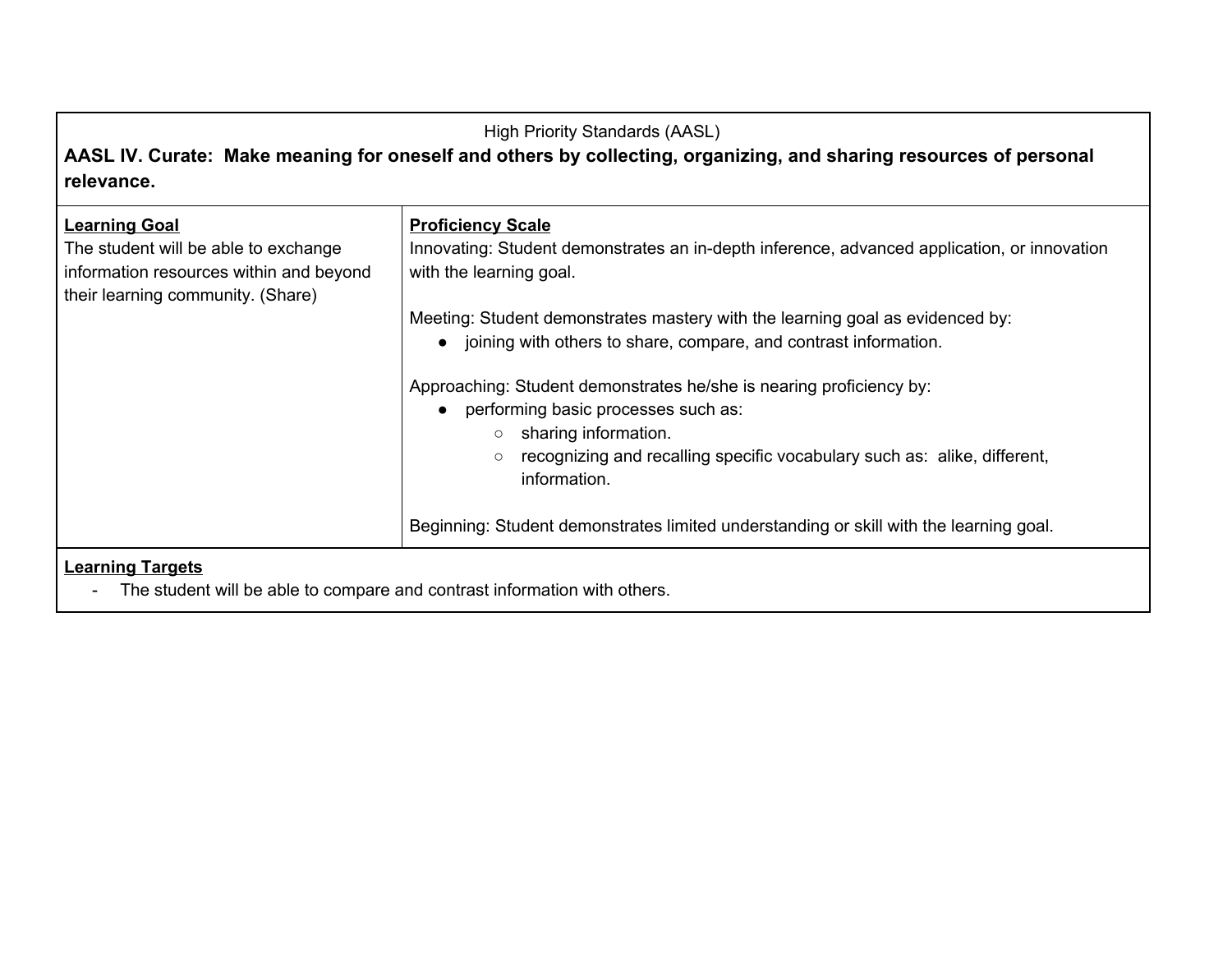**Explore** 

| <b>High Priority Standards (AASL)</b><br>AASL V. Explore: Discover and innovate in a growth mindset developed through experience and reflection. |                                                                                                                                                                                                                                                                                                              |
|--------------------------------------------------------------------------------------------------------------------------------------------------|--------------------------------------------------------------------------------------------------------------------------------------------------------------------------------------------------------------------------------------------------------------------------------------------------------------|
| <b>Learning Goal</b><br>The student will be able to develop and<br>satisfy personal curiosity. (Think)                                           | <b>Proficiency Scale</b><br>Innovating: Student demonstrates an in-depth inference, advanced application, or innovation with<br>the learning goal.                                                                                                                                                           |
|                                                                                                                                                  | Meeting: Student demonstrates mastery with the learning goal as evidenced by:<br>reading widely and deeply in multiple formats and write and create for a variety of purposes.<br>reflecting and questioning.                                                                                                |
|                                                                                                                                                  | Approaching: Student demonstrates he/she is nearing proficiency by:<br>performing basic processes such as:<br>$\circ$ reflecting and questioning.<br>recognizing and recalling specific vocabulary such as: author study, award books,<br>$\circ$<br>fiction, interests, nonfiction, picture book, response. |
|                                                                                                                                                  | Beginning: Student demonstrates limited understanding or skill with the learning goal.                                                                                                                                                                                                                       |
| <b>Learning Targets</b>                                                                                                                          | The student will be able to read, write, and reflect on personal reading topics.                                                                                                                                                                                                                             |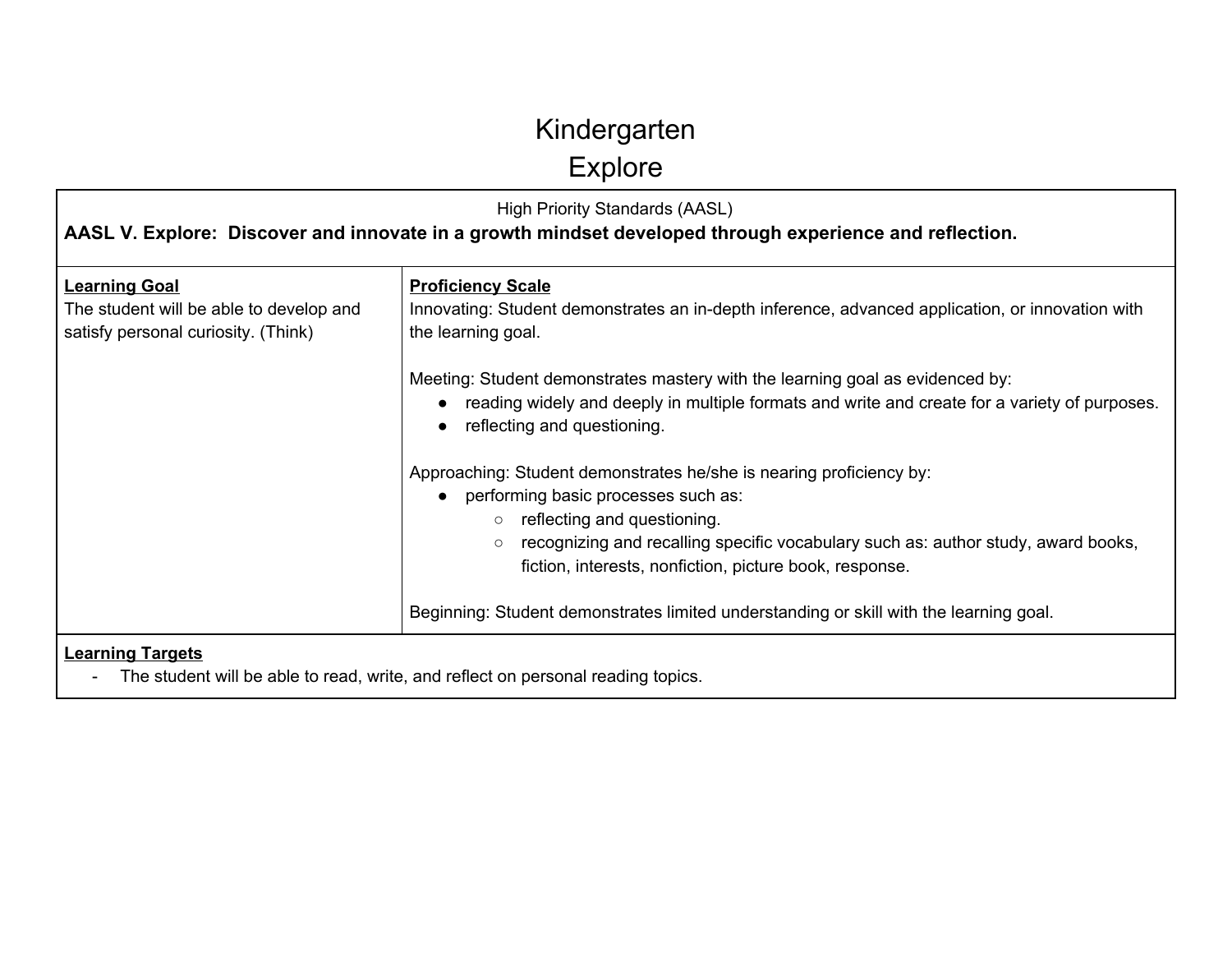| <b>High Priority Standards (AASL)</b><br>AASL V. Explore: Discover and innovate in a growth mindset developed through experience and reflection. |                                                                                                                                                                                                                                   |
|--------------------------------------------------------------------------------------------------------------------------------------------------|-----------------------------------------------------------------------------------------------------------------------------------------------------------------------------------------------------------------------------------|
| <b>Learning Goal</b><br>The student will be able to construct new<br>knowledge. (Create)                                                         | <b>Proficiency Scale</b><br>Innovating: Student demonstrates an in-depth inference, advanced application, or innovation with<br>the learning goal.                                                                                |
|                                                                                                                                                  | Meeting: Student demonstrates mastery with the learning goal as evidenced by:<br>• persisting through self-directed pursuits by thinking and making.                                                                              |
|                                                                                                                                                  | Approaching: Student demonstrates he/she is nearing proficiency by:<br>• performing basic processes such as:<br>creating a plan.<br>$\circ$<br>recognizing and recalling specific vocabulary such as: create, product.<br>$\circ$ |
|                                                                                                                                                  | Beginning: Student demonstrates limited understanding or skill with the learning goal.                                                                                                                                            |
| <b>Learning Targets</b>                                                                                                                          |                                                                                                                                                                                                                                   |

- The student will be able to create a product based on a curricular or a personal choice topic.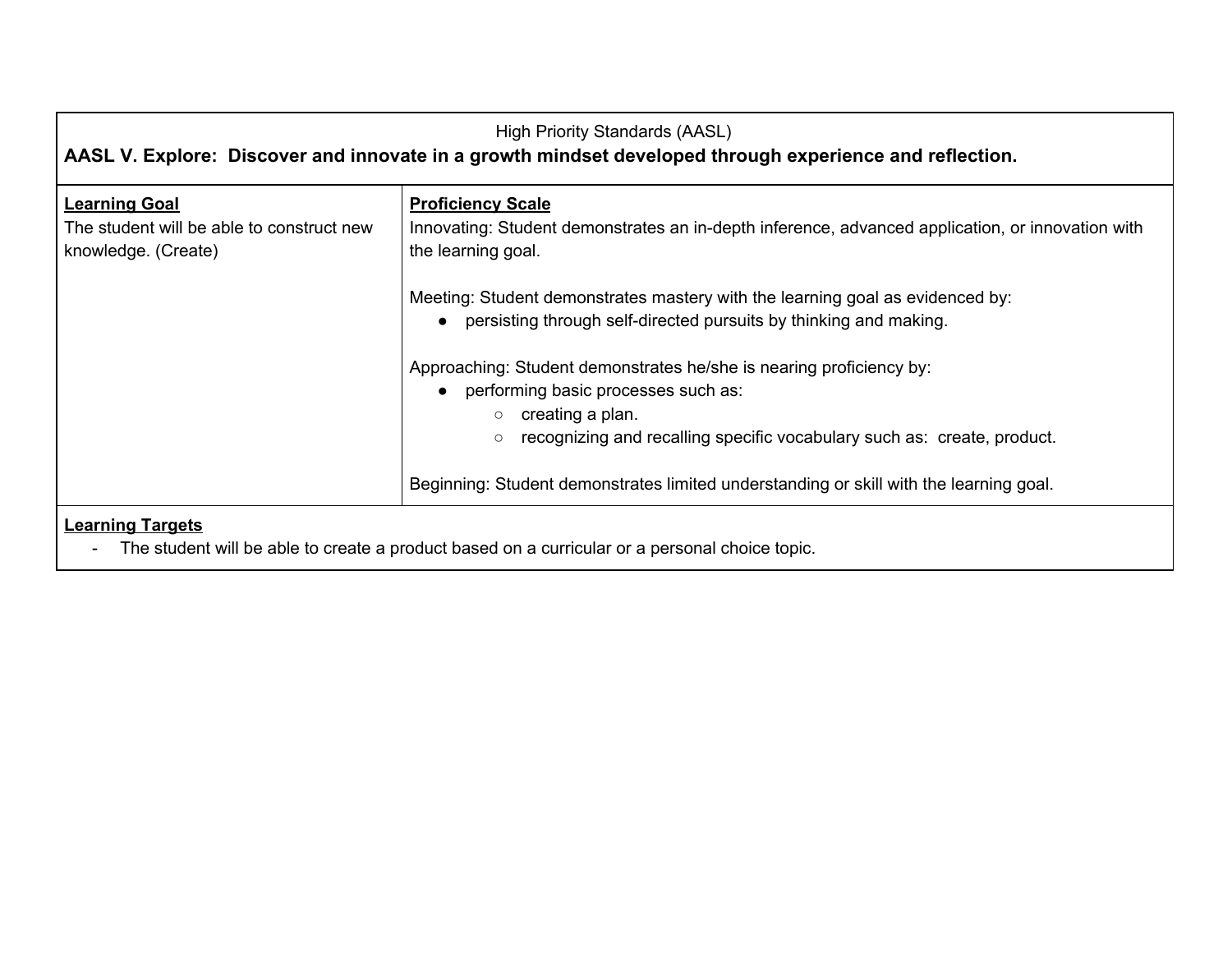| <b>High Priority Standards (AASL)</b><br>AASL V. Explore: Discover and innovate in a growth mindset developed through experience and reflection. |                                                                                                                                                                                                                                                        |
|--------------------------------------------------------------------------------------------------------------------------------------------------|--------------------------------------------------------------------------------------------------------------------------------------------------------------------------------------------------------------------------------------------------------|
| <b>Learning Goal</b><br>The student will be able to engage with<br>learning community. (Share)                                                   | <b>Proficiency Scale</b><br>Innovating: Student demonstrates an in-depth inference, advanced application, or innovation with<br>the learning goal.                                                                                                     |
|                                                                                                                                                  | Meeting: Student demonstrates mastery with the learning goal as evidenced by:<br>• collaboratively identifying solutions to a challenge or problem.                                                                                                    |
|                                                                                                                                                  | Approaching: Student demonstrates he/she is nearing proficiency by:<br>• performing basic processes such as:<br>individually identifying solutions.<br>$\circ$<br>recognizing and recalling specific vocabulary such as: problem, solution.<br>$\circ$ |
|                                                                                                                                                  | Beginning: Student demonstrates limited understanding or skill with the learning goal.                                                                                                                                                                 |
| <b>Learning Targets</b>                                                                                                                          |                                                                                                                                                                                                                                                        |

- The student will be able to work together to identify solutions to a problem.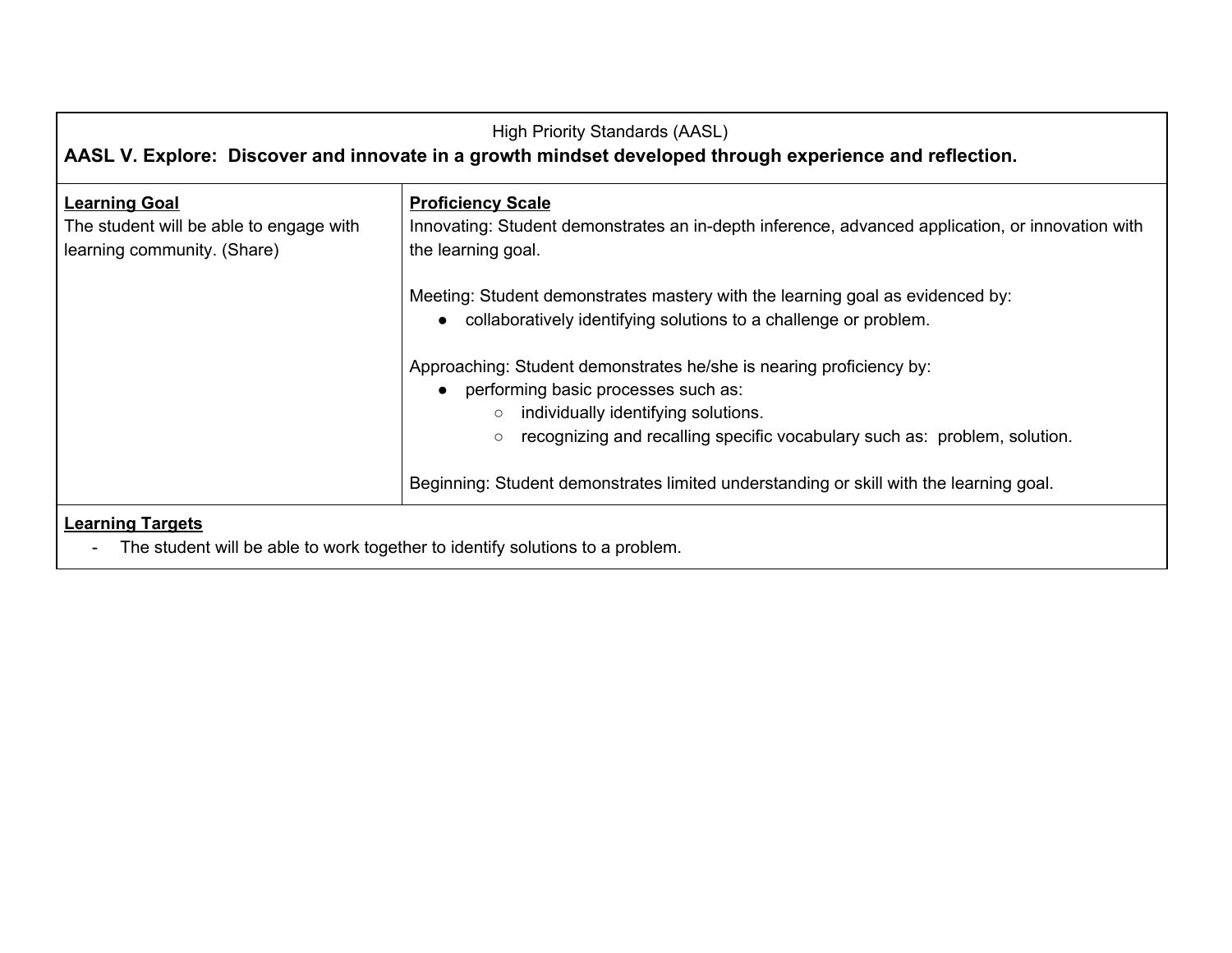Engage

| <b>High Priority Standards (AASL)</b><br>AASL VI. Engage: Demonstrate safe, legal, and ethical creating and sharing of knowledge products independently while<br>engaging in a community of practice and an interconnected world. |                                                                                                                                                                                                                                                                                                          |
|-----------------------------------------------------------------------------------------------------------------------------------------------------------------------------------------------------------------------------------|----------------------------------------------------------------------------------------------------------------------------------------------------------------------------------------------------------------------------------------------------------------------------------------------------------|
| <b>Learning Goal</b><br>The student will be able to follow ethical<br>and legal guidelines for gathering and<br>using information. (Think)                                                                                        | <b>Proficiency Scale</b><br>Innovating: Student demonstrates an in-depth inference, advanced application, or innovation with<br>the learning goal.                                                                                                                                                       |
|                                                                                                                                                                                                                                   | Meeting: Student demonstrates mastery with the learning goal as evidenced by:<br>responsibly applying information, technology and media to learning.                                                                                                                                                     |
|                                                                                                                                                                                                                                   | Approaching: Student demonstrates he/she is nearing proficiency by:<br>performing basic processes such as:<br>understanding the ethical use of information, technology, and media.<br>$\circ$<br>recognizing and recalling specific vocabulary such as: computer, keyboard, mouse,<br>$\circ$<br>screen. |
|                                                                                                                                                                                                                                   | Beginning: Student demonstrates limited understanding or skill with the learning goal.                                                                                                                                                                                                                   |
| <b>Learning Targets</b><br>The student will be able to utilize technology safely.                                                                                                                                                 |                                                                                                                                                                                                                                                                                                          |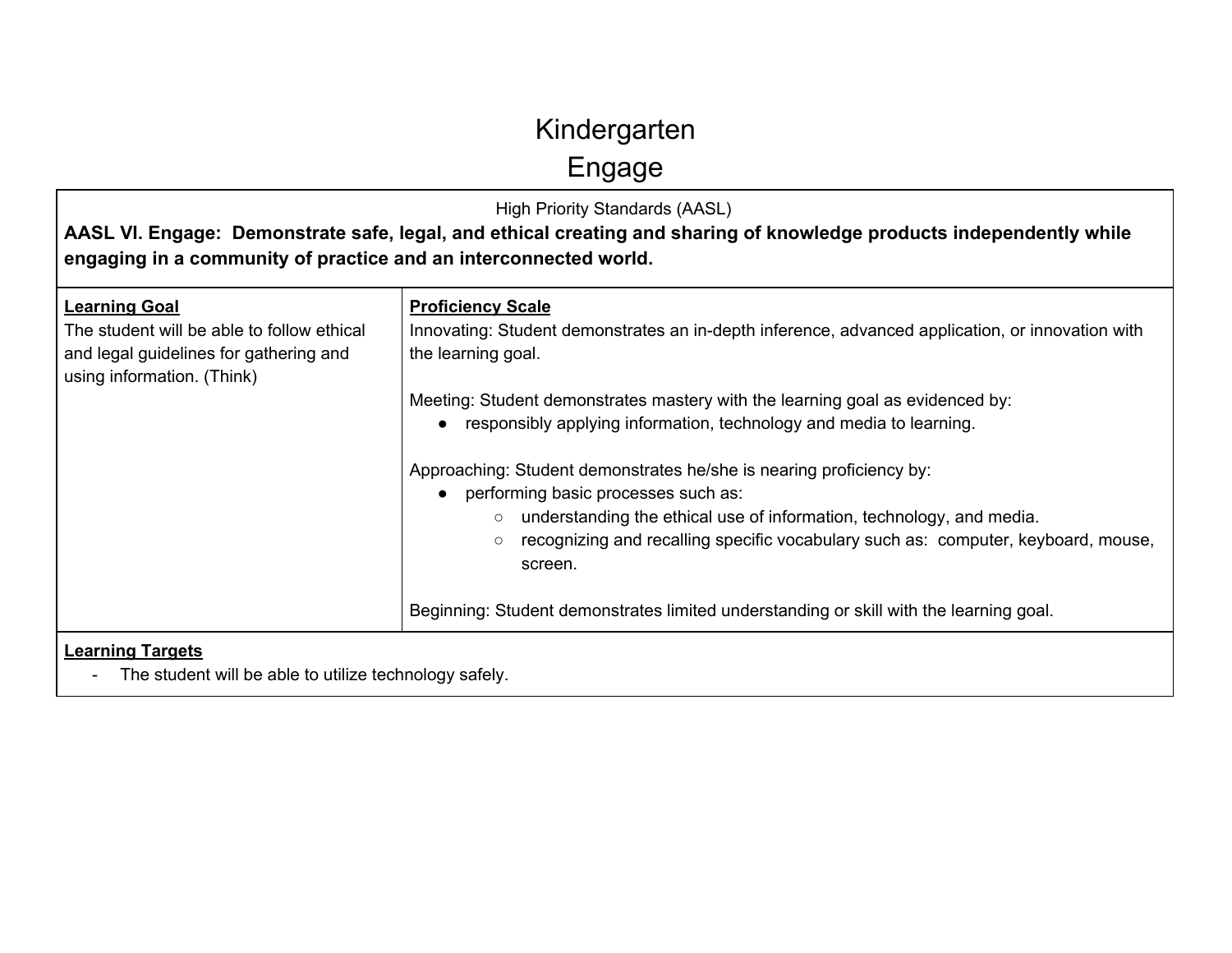| <b>High Priority Standards (AASL)</b><br>AASL VI. Engage: Demonstrate safe, legal, and ethical creating and sharing of knowledge products independently while<br>engaging in a community of practice and an interconnected world. |                                                                                                                                                                                                                                                                  |
|-----------------------------------------------------------------------------------------------------------------------------------------------------------------------------------------------------------------------------------|------------------------------------------------------------------------------------------------------------------------------------------------------------------------------------------------------------------------------------------------------------------|
| <b>Learning Goal</b><br>The student will be able to use valid<br>information and reasoned conclusions to<br>make ethical decisions in the creation of                                                                             | <b>Proficiency Scale</b><br>Innovating: Student demonstrates an in-depth inference, advanced application, or innovation with<br>the learning goal.                                                                                                               |
| knowledge. (Create)                                                                                                                                                                                                               | Meeting: Student demonstrates mastery with the learning goal as evidenced by:<br>acknowledging authorship and demonstrating respect for the intellectual property of others.<br>$\bullet$<br>Approaching: Student demonstrates he/she is nearing proficiency by: |
|                                                                                                                                                                                                                                   | performing basic processes such as:<br>$\bullet$<br>acknowledging authorship.<br>$\circ$<br>recognizing and recalling specific vocabulary such as: author, illustrator.<br>$\circ$                                                                               |
|                                                                                                                                                                                                                                   | Beginning: Student demonstrates limited understanding or skill with the learning goal.                                                                                                                                                                           |
| <b>Learning Targets</b><br>The student will be able to give credit to authors and illustrators.<br>$\blacksquare$                                                                                                                 |                                                                                                                                                                                                                                                                  |